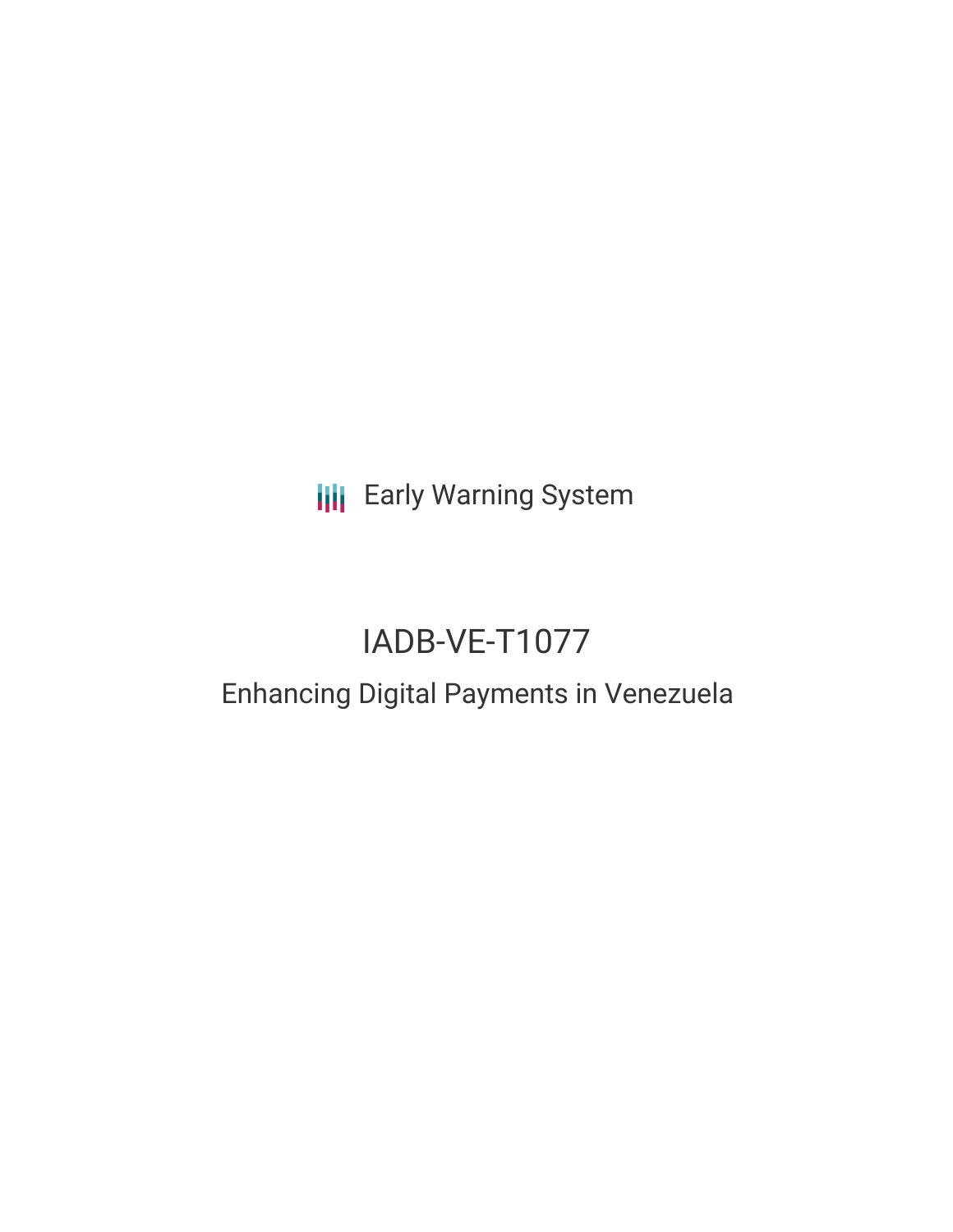#### **Quick Facts**

| <b>Countries</b>               | Venezuela                                 |
|--------------------------------|-------------------------------------------|
| <b>Financial Institutions</b>  | Inter-American Development Bank (IADB)    |
| <b>Status</b>                  | Approved                                  |
| <b>Bank Risk Rating</b>        | C                                         |
| <b>Voting Date</b>             | 2019-09-30                                |
| <b>Borrower</b>                | Government of Venezuela                   |
| <b>Sectors</b>                 | Law and Government, Technical Cooperation |
| <b>Investment Type(s)</b>      | Grant                                     |
| <b>Investment Amount (USD)</b> | $$0.08$ million                           |
| <b>Project Cost (USD)</b>      | $$0.08$ million                           |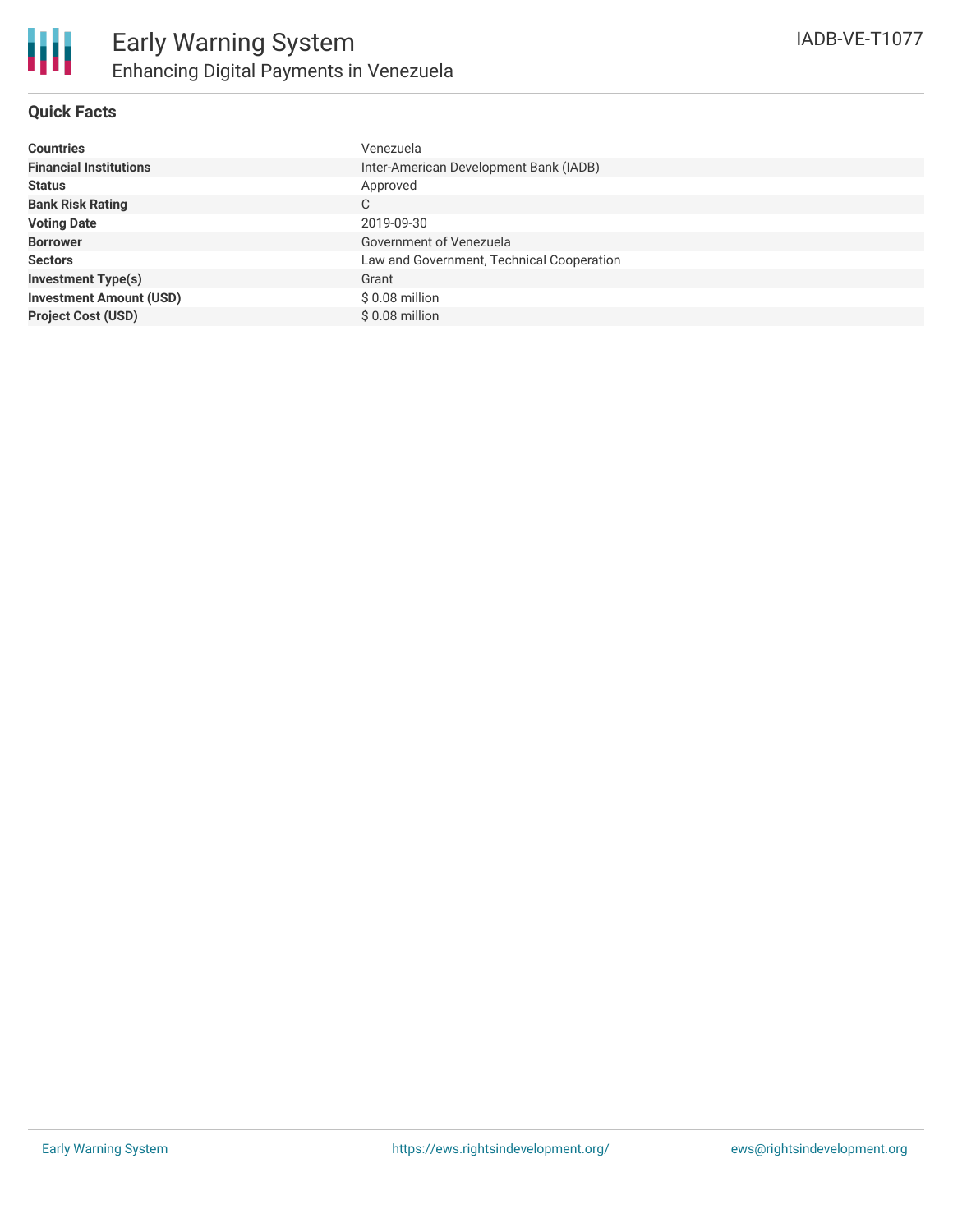

#### **Project Description**

The objective of this operation is to support the enhancement of digital payments in Venezuela. This objective would be achieved by: (i) supporting the identification and implementation of public sector actions that enable or promote private sector solutions to solve specific pain-points in payment systems, with an emphasis on solutions targeting the unbanked, lower income households in remote areas, and micro or small-scale enterprises; and (ii) providing regulatory technical support, particularly in terms of digital payment interoperability, and facilitating institutional strengthening and capacity building activities in both the BVC and the Superintendence of Banking Sector Institutions (Sudeban).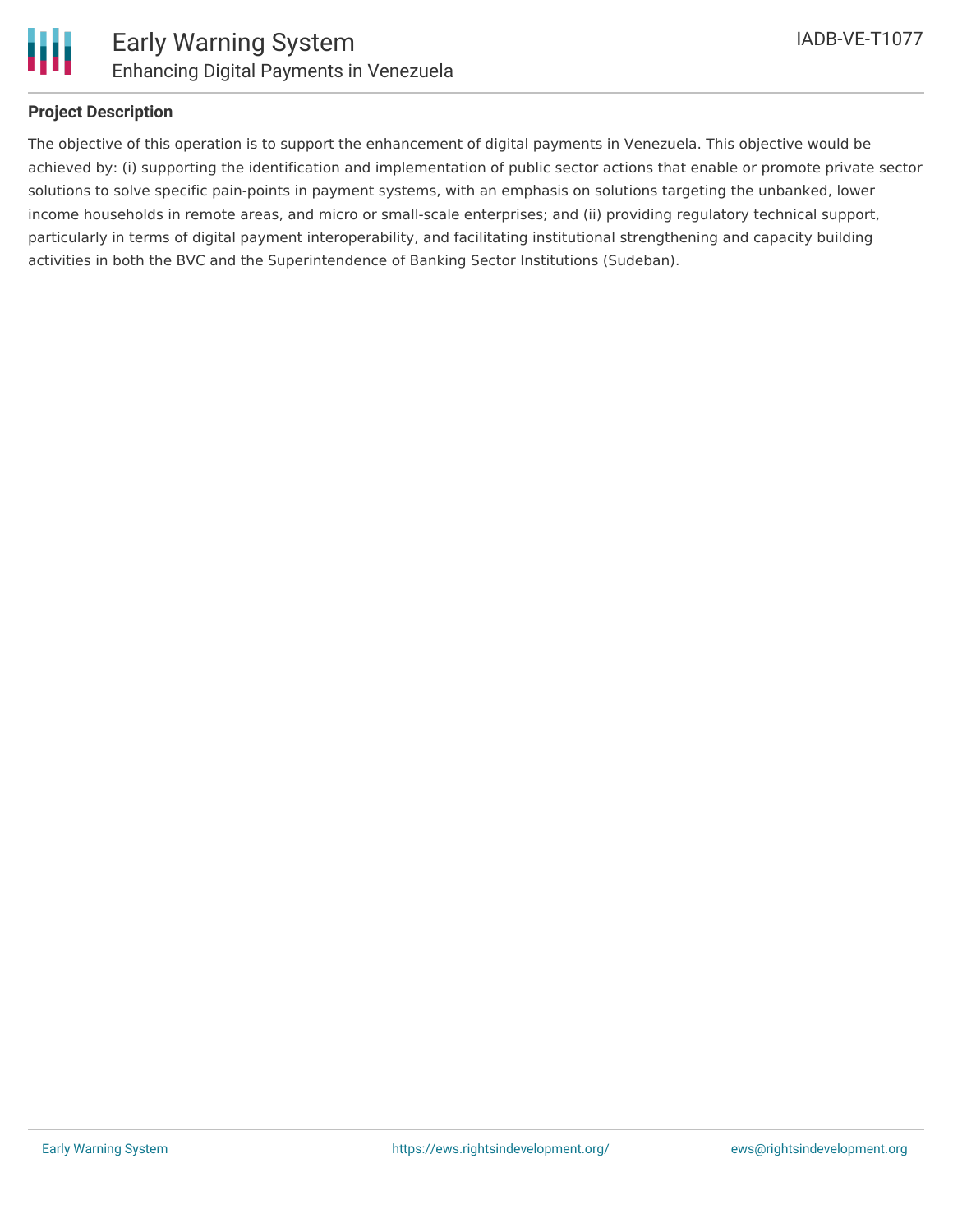

#### **Investment Description**

• Inter-American Development Bank (IADB)

Ordinary Capital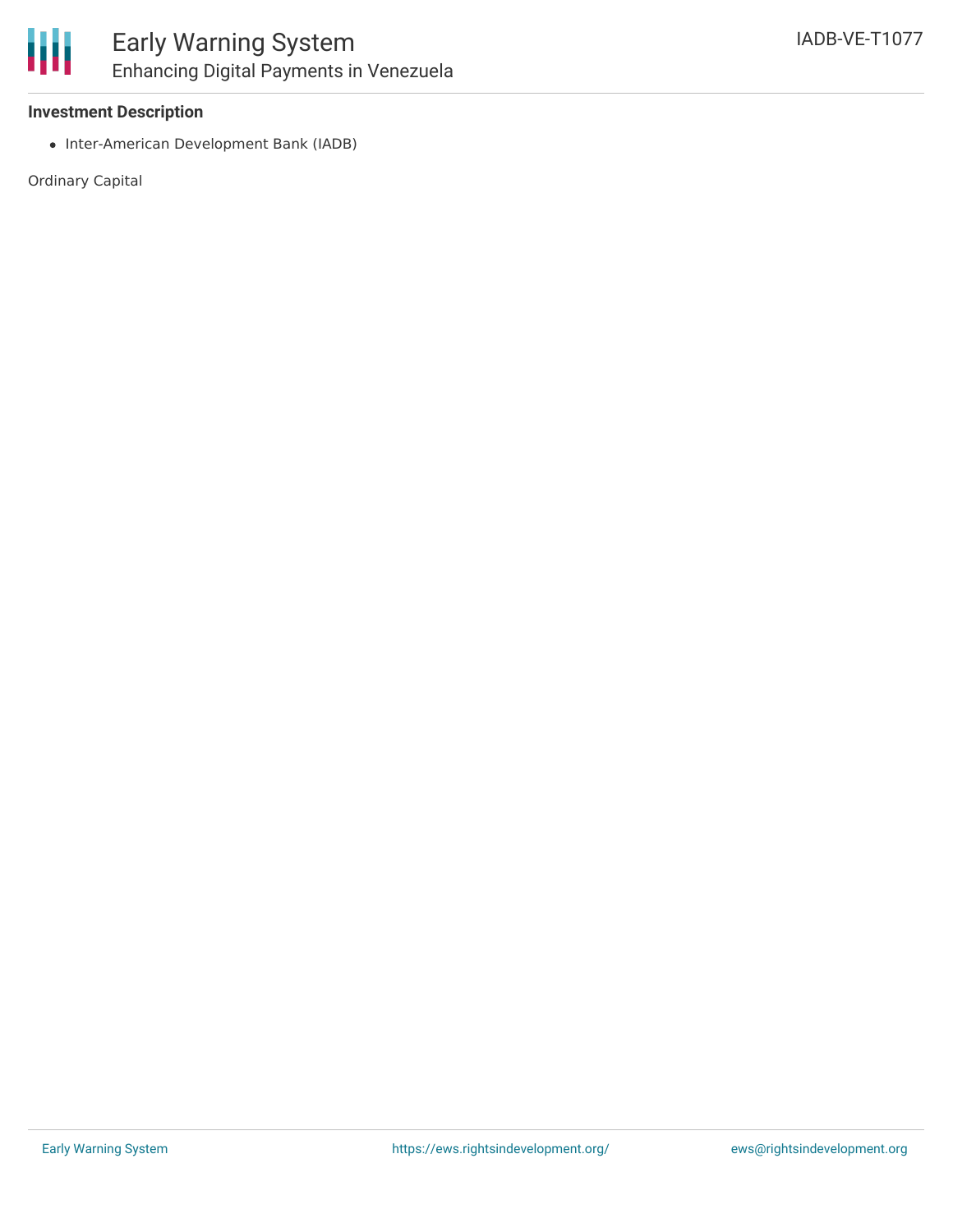

#### **Contact Information**

#### ACCOUNTABILITY MECHANISM OF IADB

The Independent Consultation and Investigation Mechanism (MICI) is the independent complaint mechanism and fact-finding body for people who have been or are likely to be adversely affected by an Inter-American Development Bank (IDB) or Inter-American Investment Corporation (IIC)-funded project. If you submit a complaint to MICI, they may assist you in addressing the problems you raised through a dispute-resolution process with those implementing the project and/or through an investigation to assess whether the IDB or IIC is following its own policies for preventing or mitigating harm to people or the environment. You can submit a complaint by sending an email to MICI@iadb.org. You can learn more about the MICI and how to file a complaint at http://www.iadb.org/en/mici/mici,1752.html (in English) or http://www.iadb.org/es/mici/mici,1752.html (Spanish).